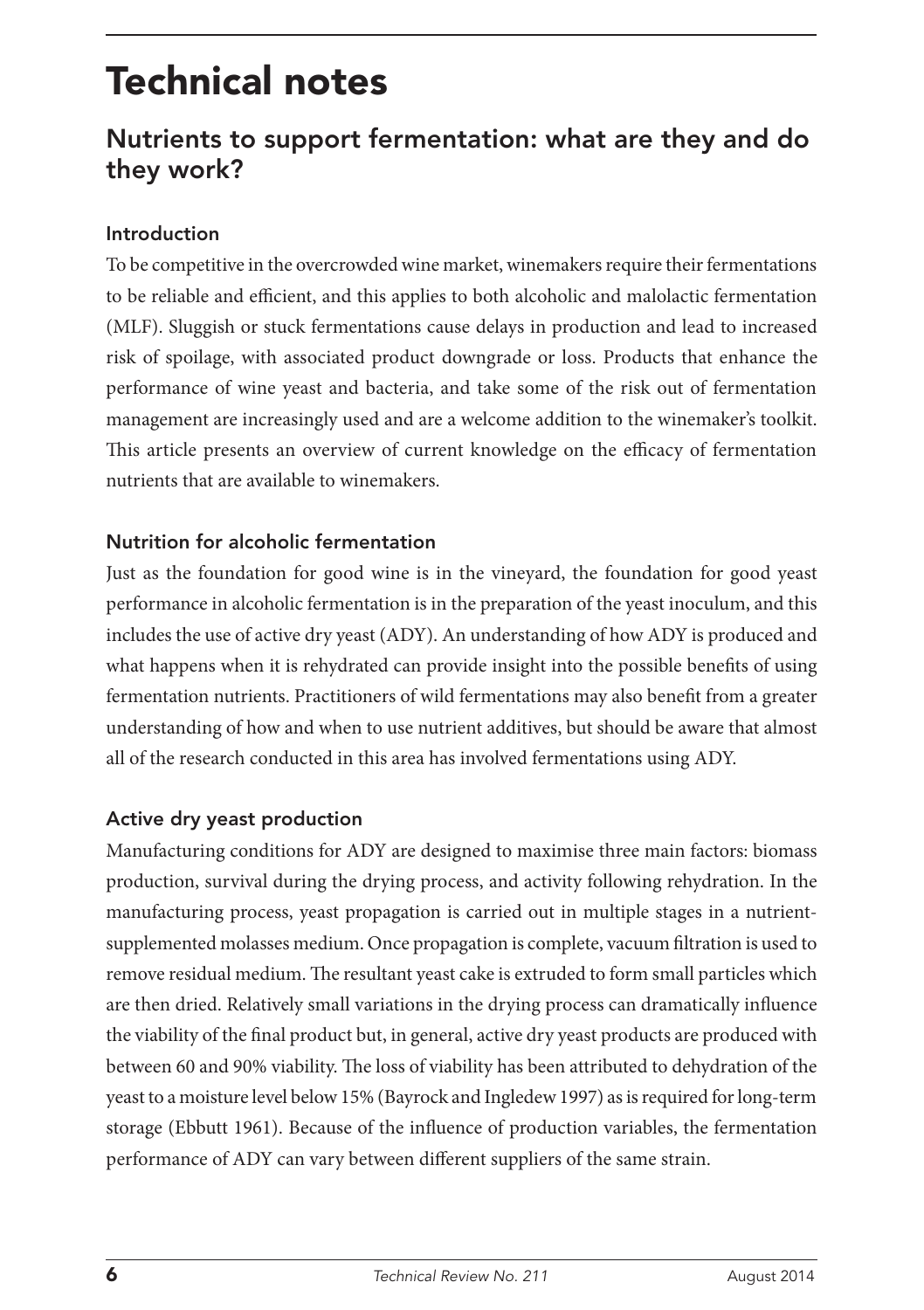#### Yeast rehydration and the use of rehydration nutrients

Despite their general resilience, the drying process is damaging to wine yeast cells and leads to a dramatic increase in cell membrane permeability (Crowe et al. 1992). When dried yeast cells are placed back into an aqueous environment, much of the cells' content may be lost through damaged membranes, leading to large-scale viability loss. It is this characteristic of the drying process that has driven much of the research in ADY rehydration and the development of rehydration nutrients. Two factors that contribute to a high percentage recovery of viable yeast from dried cultures are the temperature of the rehydration solution (optimally between 35 and 43°C) and the presence of salt in that solution.

It is generally accepted that the cause of leakage from cells during rehydration is the damage caused to the membrane when water is removed during ADY manufacture. Because the membrane is permeable during rehydration, it presents the possibility that if solutes can be lost from the cell, perhaps they can also be added. Dulau et al. (2004) proposed a method for supporting yeast fermentation through the addition of various factors during rehydration. The idea of loading the cells with all they might need to perform reliably during fermentation is a tantalising one. Adding high concentrations of inactive dry yeast (IDY) during rehydration is one method that is widely promoted as achieving this aim.

IDY preparations are produced primarily by thermal inactivation of high density yeast cultures. Addition of these products to a rehydrating live yeast culture should provide all of the components of the original IDY biomass. In theory this should assist with the maintenance of cell viability during rehydration by adding salts or glucose indirectly into the rehydration medium (Beker et al. 1984) and therefore should protect against loss during rehydration. This may complement the benefits of maintaining an optimal temperature during rehydration; however, there is little published data to support this idea.

The main purpose of adding IDY during rehydration is to strengthen the yeast before inoculation into highly clarified or otherwise stressful grape juices. Other benefits have been proposed, such as fortification with vitamins and minerals, but there is no published evidence that any vitamin or mineral content in IDY is taken up by yeast during rehydration. While the vitamin and mineral components will still be present when the rehydration solution is added to the bulk ferment, their concentrations will be relatively low compared to the amounts present in most juices at the start of fermentation and they are therefore unlikely to have a significant effect.

At this time, there is not enough published research to reliably guide the use of IDY. The AWRI advises that it might be beneficial in high stress fermentations, such as in high sugar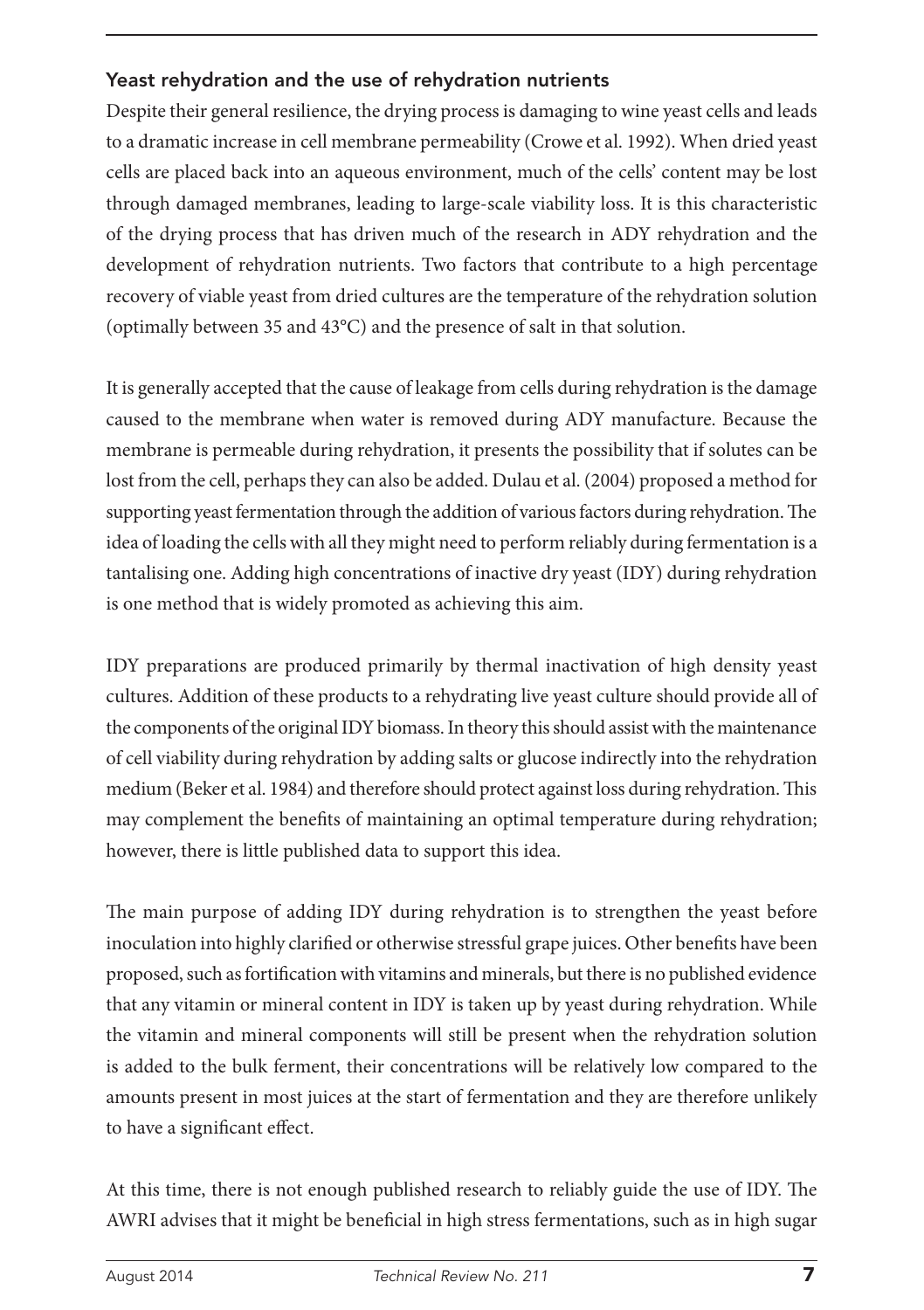juices, highly clarified musts, or under highly anaerobic conditions, and particularly when those stress conditions are combined.

#### Fermentation additives

Any discussion about nutrient requirements during fermentation begins (and usually ends) with nitrogen. The nitrogen content of a must is a well-known and characterised factor that influences both the performance of fermentation and the aroma profile of resultant wines (AWRI publication #875). Additions of diammonium phosphate (DAP) at the beginning of fermentation are often made as a precautionary measure against potential fermentation problems, especially if the nitrogen status is not known, or reactively in response to signs that a fermentation is becoming reductive. This practice is common despite the ambiguous relationship between DAP supplementation and hydrogen sulfide concentrations in finished wine (AWRI publication #1256).

While grapes typically provide all the essential nutrients required to complete fermentation, cases of nutrient deficiency do sometimes occur. This may be the result of particular vineyard conditions or due to post-harvest nutrient depletion caused by suboptimal processing and storage conditions before fermentation. From a fermentation performance perspective, application of DAP is a suitable treatment for the correction of low YAN juice. Treatment with nitrogen in the form of amino acids does not appear to provide additional benefit (AWRI publication #1277, Gobbi et al. 2013). In any case, products that deliver adequate concentrations of amino acids are not commercially available due to the high cost of such products and regulatory issues.

In addition to its effects on fermentation performance, nitrogen management can be used to influence wine aroma (AWRI publication #1256). However, the impact can vary depending on the nitrogen source. It is in this space that nutrient supplements other than DAP have gained a foothold. DAP has the capacity to drive pH down compared to the use of complex nitrogen supplements; DAP additions can lead to a drop of up to 0.2 pH units, depending on the buffering capacity of the juice (Torija et al. 2003, AWRI publication #1277). This may be a consideration when fermenting low pH white juices. Supplementing juice with high additions of DAP can increase volatile acidity and ethyl acetate in the finished wine; this effect is less pronounced when complex nitrogen supplements are used rather than ammonia alone (AWRI publication #1277, Martinez-Moreno et al. 2014). Furthermore, fermentations supplemented with a high amino acid component produce wines judged to have a more desirable sensory profile with positive 'fruity' and 'floral' attributes compared to DAP addition alone (AWRI publication #1277).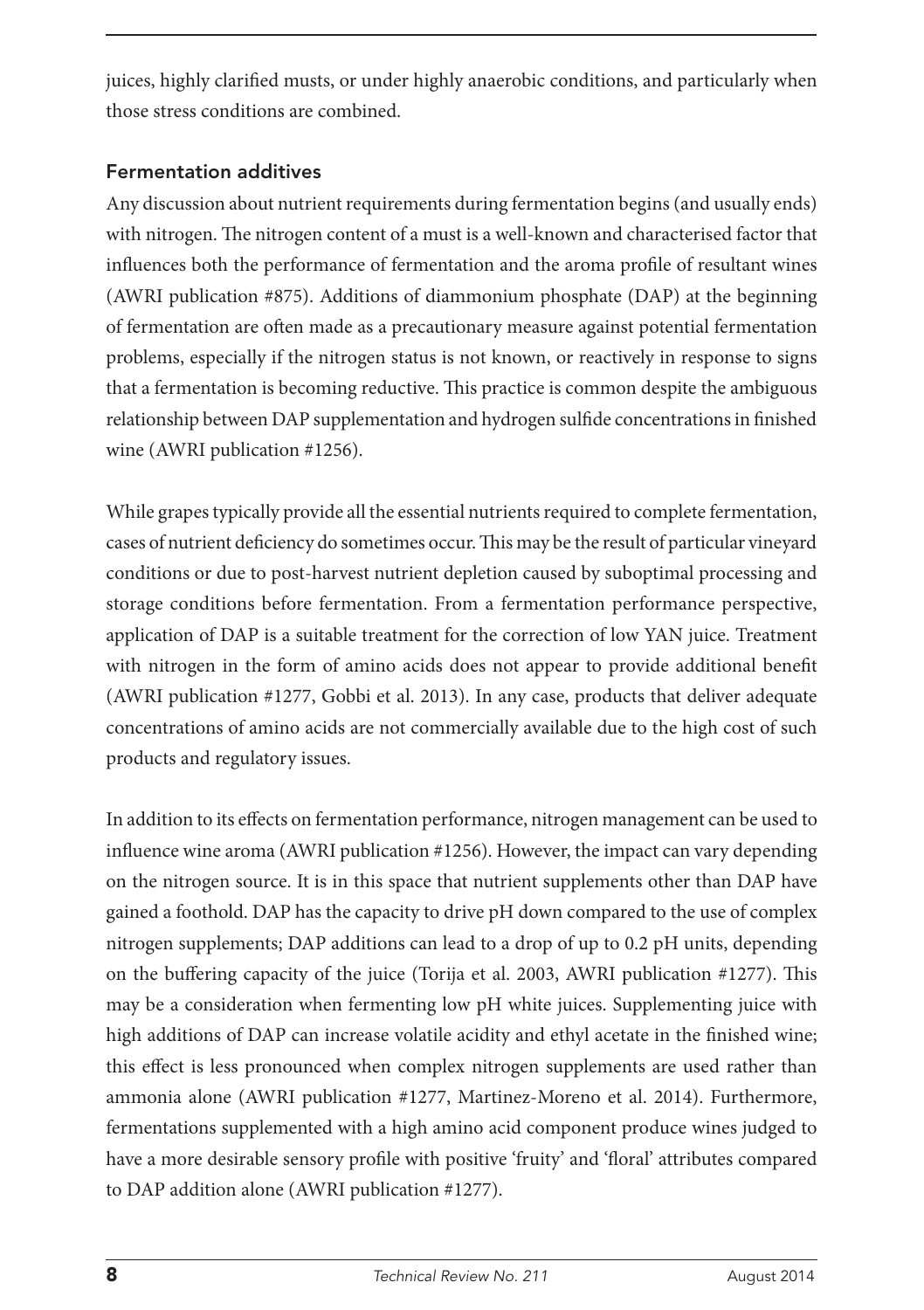Vitamins are another component of fermentation additives that are often claimed to benefit either fermentation performance or aroma profile, but there is little evidence to support their general use. The work of Monk (AWRI publication #210) found that the addition of vitamins did not stimulate yeast growth or sugar attenuation in fresh grape juices. Some specific conditions, however, can cause nutrient depletions in juice; these include:

- Very high concentrations of  $SO<sub>2</sub>$  in juice, which can inactivate thiamine
- Transportation of juice over long distances or extended cold soaks/macerations, allowing initiation of fermentation by wild yeasts which can strip some nutritional components, including thiamine (Bataillon et al. 1996).

Grape musts depleted in this way may not support rigorous subsequent fermentation by *S. cerevisiae*. In such scenarios vitamin addition has been shown to help alleviate sluggish fermentations (Medina et al. 2012). Such nutrient depletions are unlikely to be a problem in freshly prepared grape juice.

### Nutritional requirements and commercial nutrients for wine malolactic bacteria

Malolactic fermentation (MLF) is important in the production of most red, some white and some sparkling wines. MLF is conducted by select species of lactic acid bacteria, principally *Oenococcus oeni*. This bacterium has several unique traits that enable it to survive and grow in harsh wine environments, including tolerance to both ethanol and acidic conditions.

While *O. oeni* is naturally present during winemaking, the natural microflora of a wine fermentation is not particularly reliable in delivering efficient and timely MLF. Slow or stuck MLF can lead to economic losses through production inefficiencies and depreciation of wine quality.

This has led to the development of bacterial starter cultures, which enable greater control over MLF with substantial improvements in MLF efficiency and reliability. Nevertheless, even when using starter cultures problematic MLFs can still occur, although at a reduced frequency, and mostly in difficult wine conditions. Other factors, including the interactive effects of wine yeast on malolactic bacteria, can also impact on the success or failure of MLF. For example it is thought that use of wine yeast strains having a high nitrogen demand may diminish the availability of some essential nutrients required by *O. oeni*, particularly in wines prepared from low nitrogen juices (AWRI publications #732, #773, Theodore et al. 2004).

It is well known that *O. oeni* requires a range of nutrients for growth. In this context, the nutritional requirements of malolactic bacteria in conjunction with the nutritional status of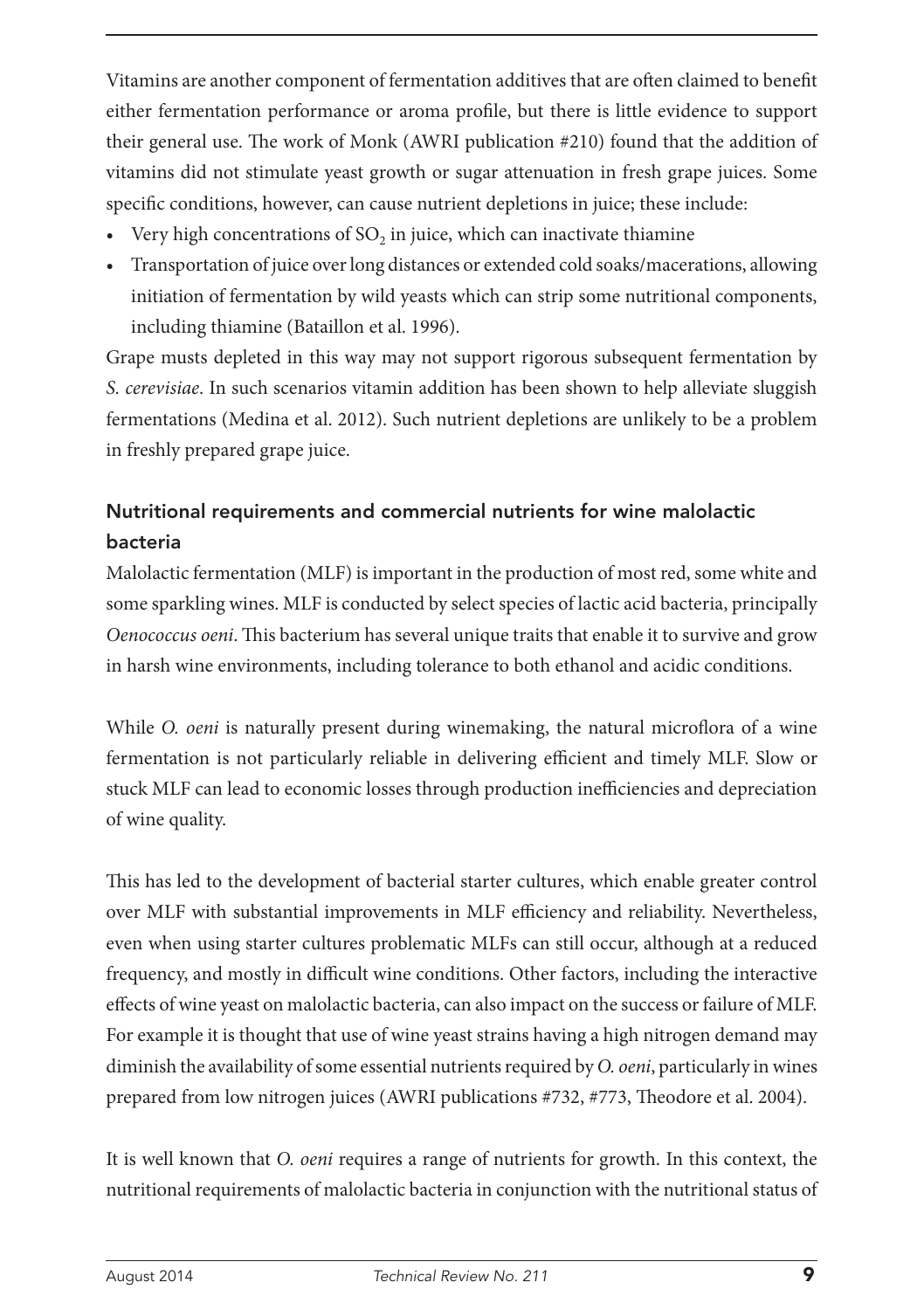the wine have received increased attention as important factors influencing MLF performance. In addition there is notable inter-strain variation in essential amino acid requirements (Remize et al. 2006, Terrade and Mira de Orduña 2009). Unlike yeast, *O. oeni* cannot utilise ammonium as a nitrogen source, but it can utilise nitrogen from several other sources including amino acids and peptides (Remize et al. 2006).

Based on the current understanding of MLF bacteria nutritional requirements, a number of commercial IDY preparations have been developed for use as nutrients to improve MLF performance of starter cultures in wine (reviewed by Pozo-Bayón et al. 2009). Technical information provided by suppliers generally indicates that these products provide a source of bacterial nutrients such as amino acids and polysaccharides. Some brands may also include other specific components such as yeast hulls which may facilitate absorption of toxic medium-chain fatty acids produced by yeast. Proprietary recommendations for use of IDY bacterial nutrients include cases where nutrient status of the wine may be limiting, conditions are difficult for MLF induction and where MLF is slow or stuck.

While there is some evidence provided by suppliers of the effectiveness of these nutrients on MLF strains, there is a lack of published independent data on their composition, modes of action and general efficacy in promoting MLF in different wine conditions.

#### Conclusion

Current research at the AWRI has commenced investigating the role(s) of commercially available nutrients on the conduct of alcoholic and malolactic fermentation in wine production. The results of these studies will provide the Australian wine industry with comprehensive data concerning the efficacy of these nutrients, enabling informed decisions to be made.

#### Acknowledgements

The authors would like to thank Paul Chambers and Paul Henschke for their comments and suggestions during the preparation of this article.

#### **References**

- AWRI publication #210. Monk, P. (1982) Effect of nitrogen and vitamin supplements on yeast growth and rate of fermentation of Rhine Riesling grape juice. Food Technol. Aust. 34: 328–332.
- AWRI publication #732. Costello, P.J., Henschke, P.A., Markides, A.J. (2003) Standardised methodology for testing malolactic bacteria and wine yeast compatibility. Aust. J. Grape Wine Res. 9: 127–137.
- AWRI publication #773. Alexandre, H., Costello, P.J., Remize, F., Guzzo, J., Guilloux-Benatier, M. (2004) *Saccharomyces cerevisiae – Oenococcus oeni* interactions in wine: current knowledge and perspectives. Int. J. Food Microbiol. 93: 141–154.